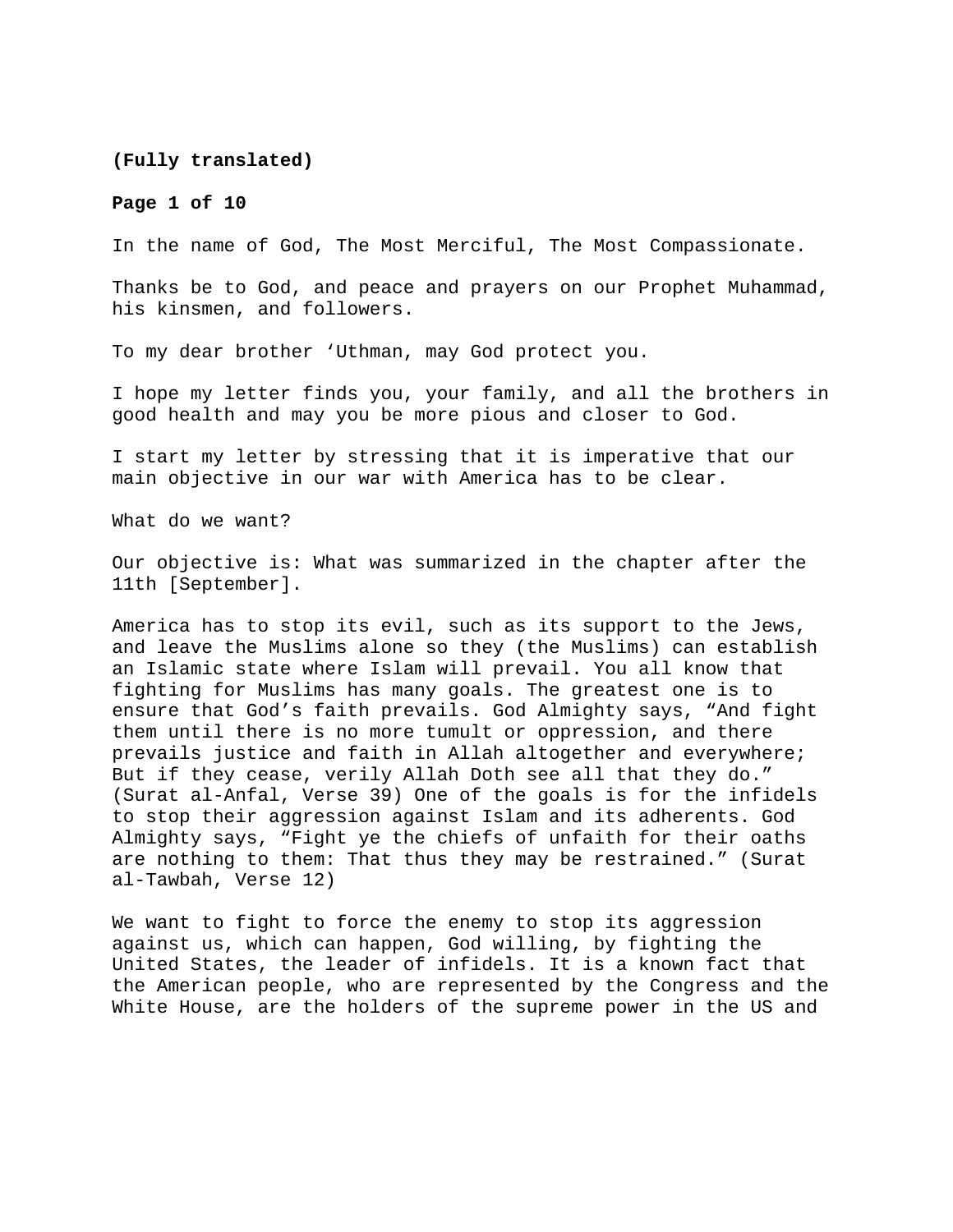they are the ultimate decision makers. Thus, we have to focus on killing and fighting the American people.

# **Page 2 of 10**

Fighting Americans and their allies in Afghanistan is an obligation and a compulsory religious duty to defeat them and eject them, God willing. This will require a great deal of time and effort. It is within our right to stop this war [against us] from its main source, which is the American people, who are the power that can stop it as soon as possible. Therefore, we have to put the administration of the White House and the Congress where the command post for the operations against us is located - under direct pressure by using the equation of fear. That can only happen by directly affecting the American people through conducting operations inside America and affecting the American economy by targeting oil abroad, particularly in the countries that export oil to the US. Consequently, the American citizen will certainly feel the impact in his oil bill.

This needs to be accompanied by a large media campaign, part of which we could air in the US media, if possible, indicating that these operations are the result of the lack of security in our land, particularly in Palestine, Iraq, Afghanistan, Pakistan, and Somalia, and that is what was summarized in the chapter after the September 11 attacks. America will not dream of security until security becomes a reality in Palestine.

You are all aware of one of the most important matters when there is a conflict between two sides: Each side needs to be informed about its enemy's culture, history, his way of thinking, his strengths, and his weakest points. This will help in making the best decisions, with God's help.

By following the development of the struggle between us and the statements made by the American politicians, as well as studying the reality of the war between us and examining [the Americans'] previous wars, it became clear to us that attacking the US from within is of extreme importance. It is the number one objective and the main way to lead us to what we want. The impact of attacking the US - from the inside - against the Americans cannot be compared with attacking the US from the outside, besides attacking [the Americans'] allies and agents.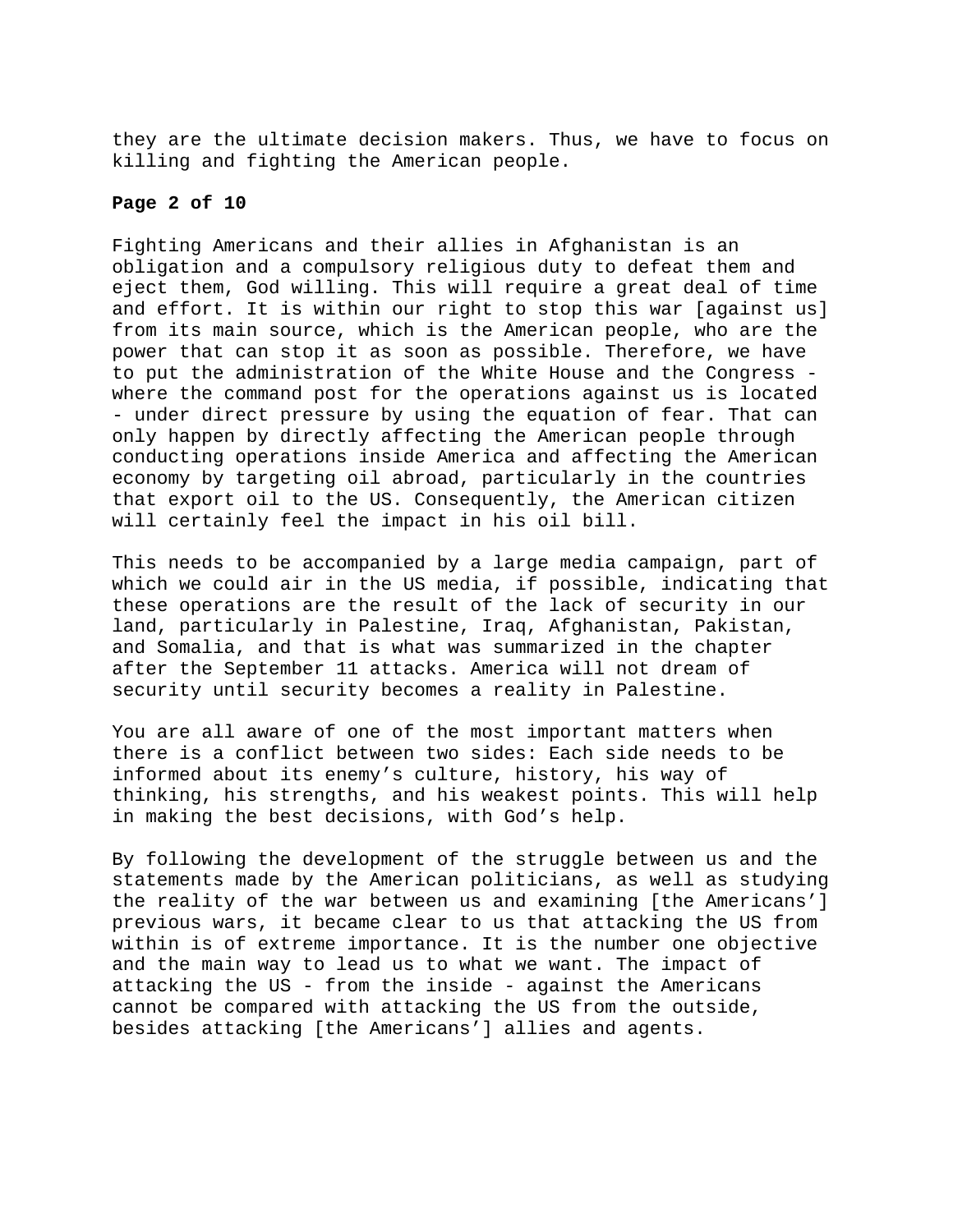If we reflect on the history of the US, it has fought about 60 wars. The common denominator of most of those wars was that they did not end with the use of the military from outside but ended when public dissatisfaction increased and because of internal opposition. For example, in their Vietnam War, 57,000 soldiers were killed. The war did not end because of losing this large number of soldiers but because they were forced to withdraw when their President Nixon made a mistake by ordering a military draft to continue fighting the war, which impacted every American person. As a result, the people revolted in large antiwar protests, and they withdrew. As you are aware, their current policy to deal with their shortage of soldiers is [by offering] large monetary incentives so as to avoid the mistake made by Nixon.

### **Page 3 of 10**

In summary, our war with the US will not end by fighting its allies. Even fighting the Americans themselves outside America may or may not end it. It all depends on their financial ability to bear the costs of the war.

The population of the US is 300 million. One thousand soldiers were killed in Afghanistan and 4000 in Iraq. This means that only a small number of them were impacted, which is not enough to make [the American people] revolt and force the politicians to stop the war.

Statistics show that the percentage of thieves and criminals in American prisons is seven per thousand. This is the highest percentage in the world, a fact that [the American] people are living with, even though it is putting lots of pressure on its security nerves.

You all know that the number of people who die in the US as a result of civilian behaviors is very high. For example, the number of people who die from smoking is 400,000, which is a large number compared with the number of people killed in the war in Iraq and Afghanistan. However, [the American people] did not come out in large demonstrations calling for shutting down the tobacco companies.

Using a very simple calculation, if we divide the number of the Americans killed in Afghanistan, which is about 1000, by 300 million, assuming that each soldier has a set of two parents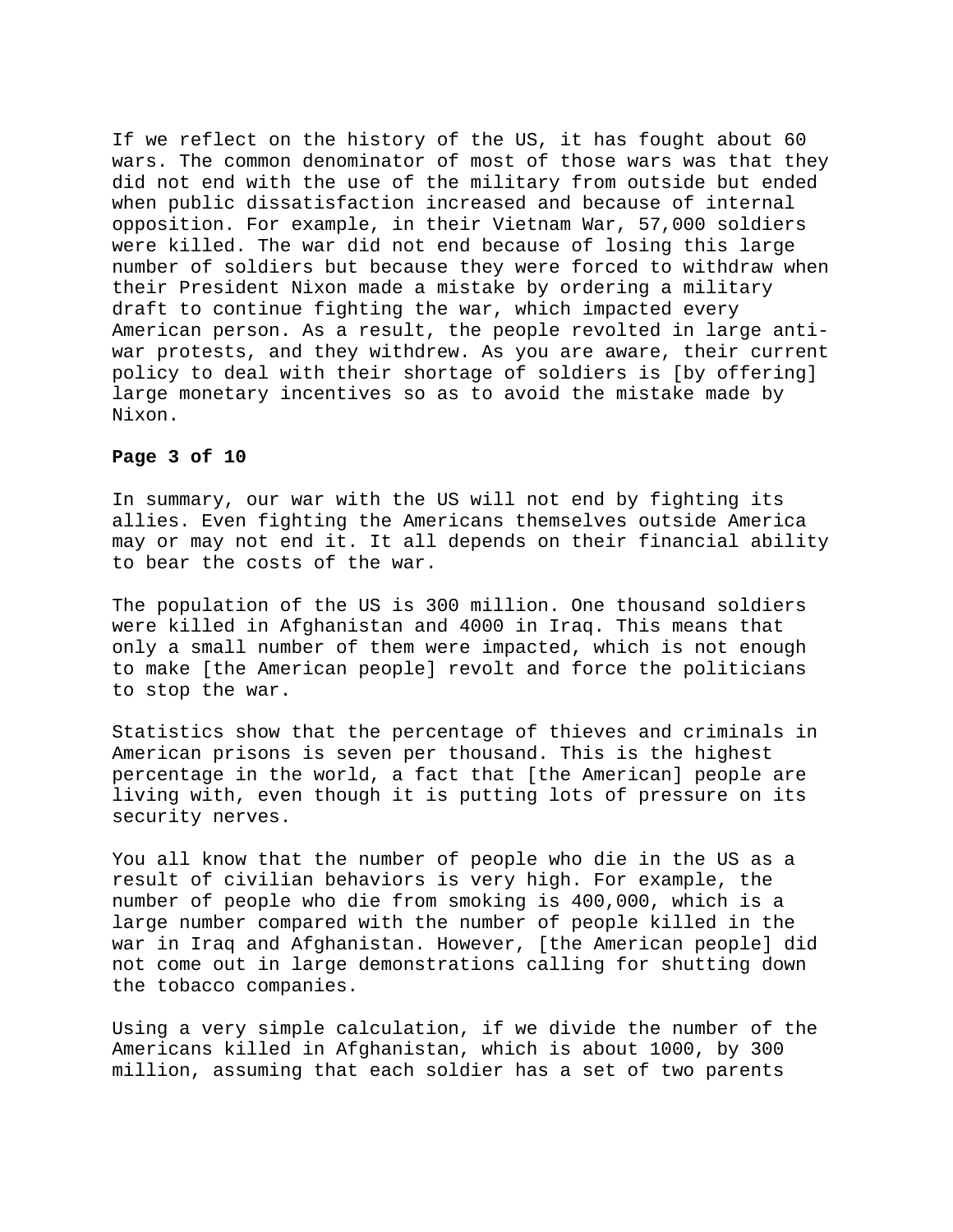still alive and a sister or a brother, the percentage of the American people killed in their war in Afghanistan is 3.3 per million. However, to reach the proportion of Americans killed in Vietnam, we need more than a 100 times that in Afghanistan. Yet, the war did not end because of the large number [of casualties]. The population of the US then was 150 million.

### **Page 4 of 10**

It is becoming more obvious that the small percentages of the nations' disasters, which are numerous, do not usually impact peoples' causes, their anger, and their revolt. They usually learn to deal with them. If we are relying on the number of enemy deaths, then the road ahead of us to win the battle in Afghanistan is very long.

The number of unemployed in the US has increased since September 11 and after the wars in Iraq and Afghanistan and reached ten percent of the work force. This is a very large number when compared with the number of people killed in Afghanistan, which is one percent of 1000. These unemployed people know that the reason for their unemployment has to do, in part, with the large spending to support the two wars in Iraq and Afghanistan, and in part, to do with greed and financial and administrative corruption in New York and Washington. This large number of people has not been able to stop the source of the damage afflicted on them, but rather they contributed with others to topple the Republican administration that caused them this damage, and they voted for the Democrats in Congress and the presidency, which did not change much.

If the ten million unemployed were not able to end what caused the damage afflicted upon them in a radical way, 3000 Americans who are the fathers, mothers, and brothers of the 1000 people killed in Afghanistan will not be able to end the war.

Consequently, this highlights the importance of external work, particularly inside America, to put pressure on 300 million Americans, so that all the American people react to stop the unjust war that has put pressure on Muslims, particularly in Palestine, Iraq, Afghanistan, and Pakistan. To support my point, the impact of the fear that hit them after Omar Farouk (Var.: 'Umar al-Faruq [sic], may God grant him release, even if the airplane did not explode, made them incur direct and indirect expenses, about 40 billion dollars, which is double what the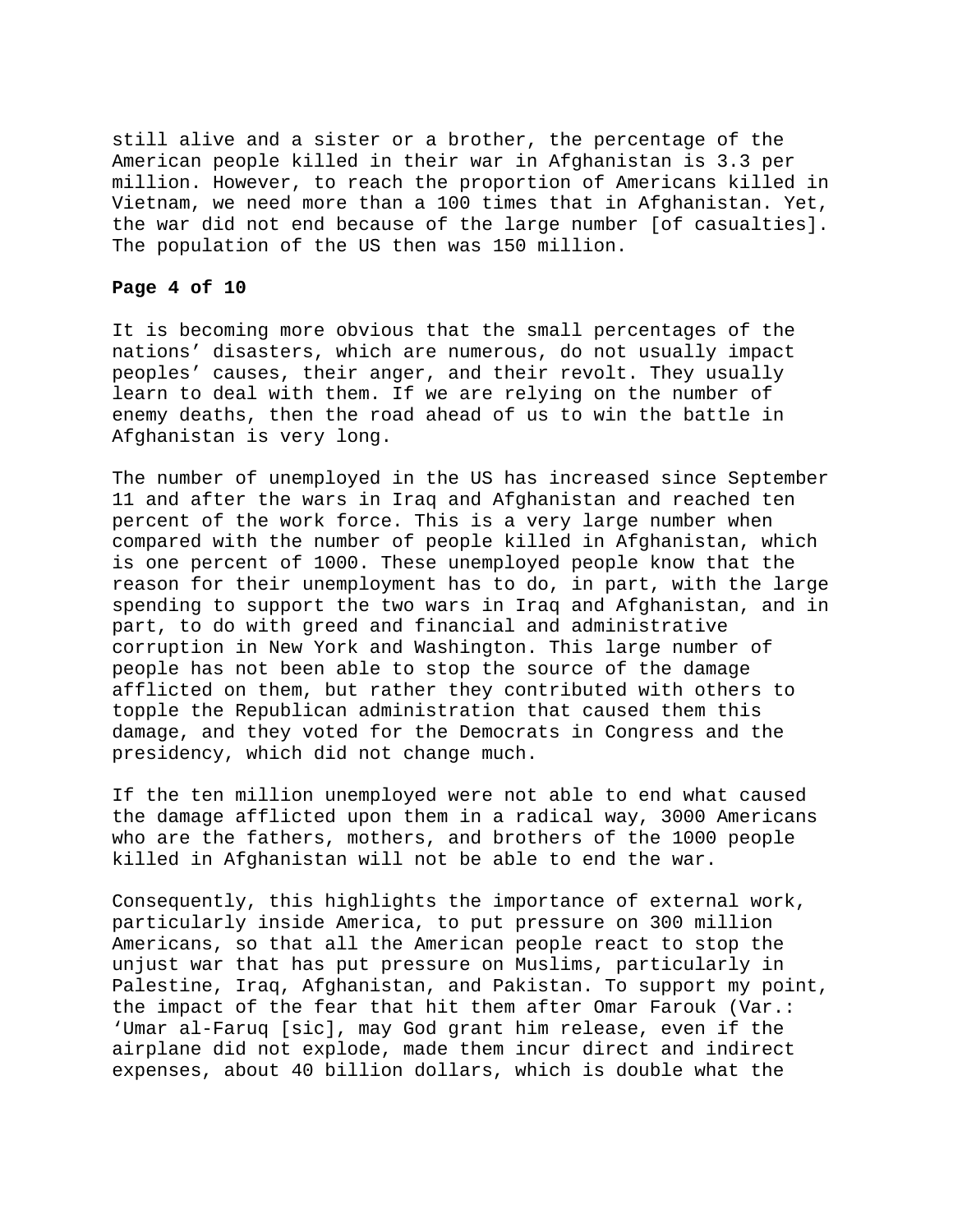[US] administration has spent on the war each year for the last eight years.

Nations and people can deal with disasters in the percentage of three per thousand, and just imagine how much more 3.3 per one million is. Of course, they will deal with it for long decades.

#### **Page 5 of 10**

There is another factor that is part of the equation in their war in Iraq and Afghanistan, which is of greater dimension for the people: Their economic conditions are bad. If this were not the case, they would continue their war for decades without the American people feeling the impact of these grueling wars that are taking place away from its land.

I have previously mentioned that there are 10 million unemployed people as a result of the deterioration of economic conditions; however, their attempts were not sufficient to end the issues (TN: meaning the war against Muslims).

If we find out our enemy's weakest point, as long as we want to achieve our main objective, we have to conduct our operations inside the US. Dealing with this enemy requires that you attack its security, and particularly, its economy.

One large operation inside the US will affect the security and the nerves of 300 million Americans, while killing 1000 Americans in eight years has very little impact on their nerves. Thus, our main war should be directed to put pressure on the American people inside the US by attacking oil from outside the US, which will be followed by gathering the best capabilities for this great work.

If we have sufficient human and financial capabilities to carry out the previous plan, and we have some left, there is no harm in attacking the Americans from outside.

It is known that the Organization will have a large number of mujahidin to work against the US at the open fronts.[This is] due to the very particular qualifications required for those working in the external operations division. Those whose security conditions do not allow them to travel through airports are qualified to work in the external operations division, and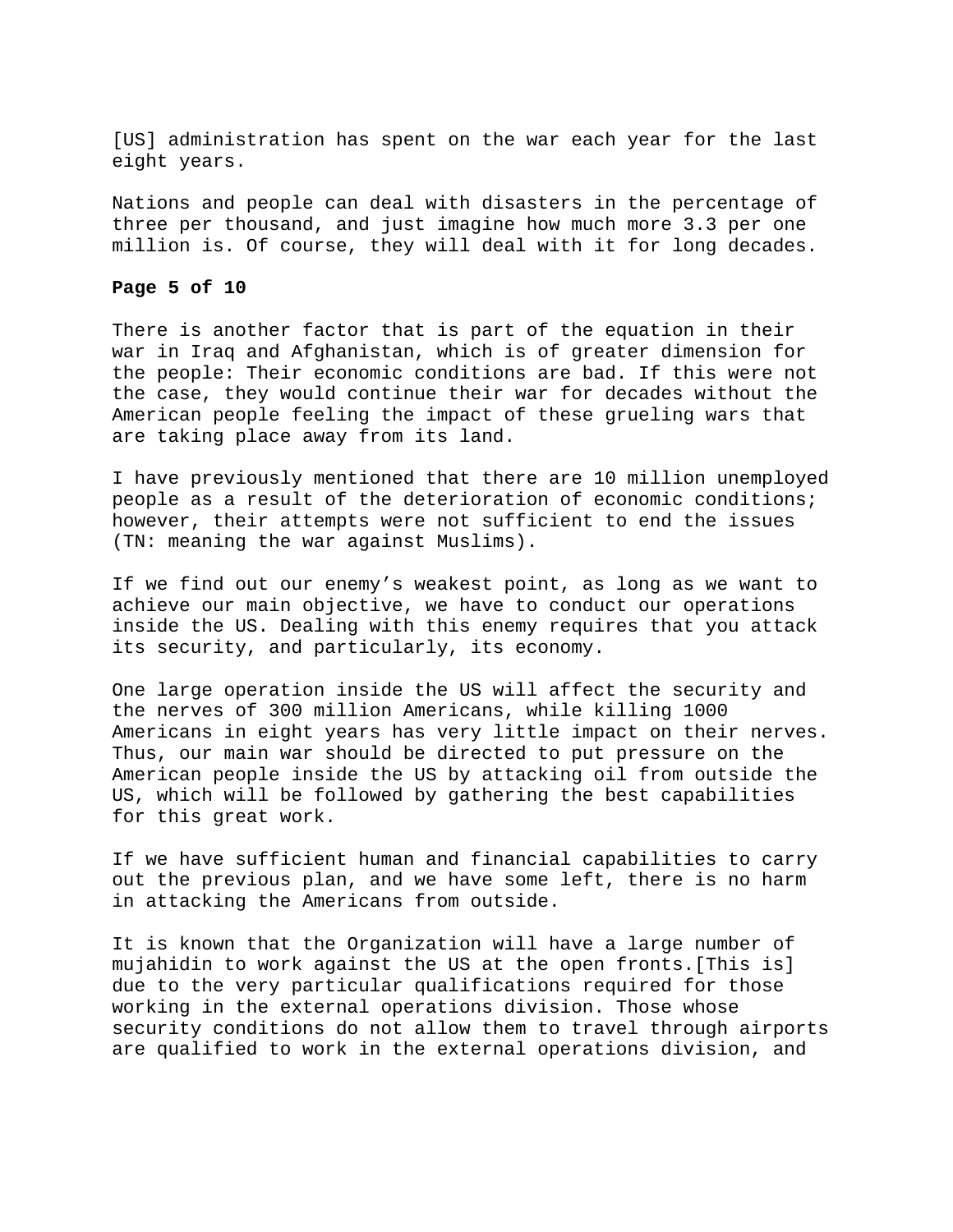they can be in charge of planning or training the brothers who will work in this division (the external operations division).

(TN: Begin bold font) As previously mentioned, it seems to me that the operations inside the US are the most important works of the [al-Qa'ida] Organization, as long as they are possible, because they impact the security and the economy of the American people as a whole. (TN: End bold font)

The fight of the Islamic world against the US is like a big dam. In front of the dam are several clay villages on both sides of the river. Some of the tyrants went to the dam and opened some of its gates that should not have been opened and the dam's water flooded the villages. As a result, people were hurt and terrified, and some of the brave men hurried to save the elderly, women, and children, working hard and putting their lives in danger to save them.

## **Page 6 of 10**

But what they needed was a crucial and important idea that requires less effort than what they exerted to take away their significant suffering and save their energy. They needed to send some of their knights to those who opened the dam and caused all kinds of suffering, to punish them, and to drive them away from the dam, and then to close the gates to put an end to the great suffering of the people.

This is our situation. Our first priorities should be to conduct operations that will impact the largest number of the American people. It is the people's anger against the decision makers in the White House, the Congress, and the Pentagon that will shut the doors of the dam, God willing.

As a result, we will have saved the time and the effort of the 'Ummah (TN: Muslim community) so that we achieve the objective, which is to stop the US from supporting Israel, and it will withdraw its army from the Muslim land and leave the Muslims alone to deal with their enemies.

-- Security should be provided to the brother in charge of external operations, and that should be done in two phases:

First: Select an appropriate and safe place in Pakistan for him. He needs to give a training course to prepare the leaders and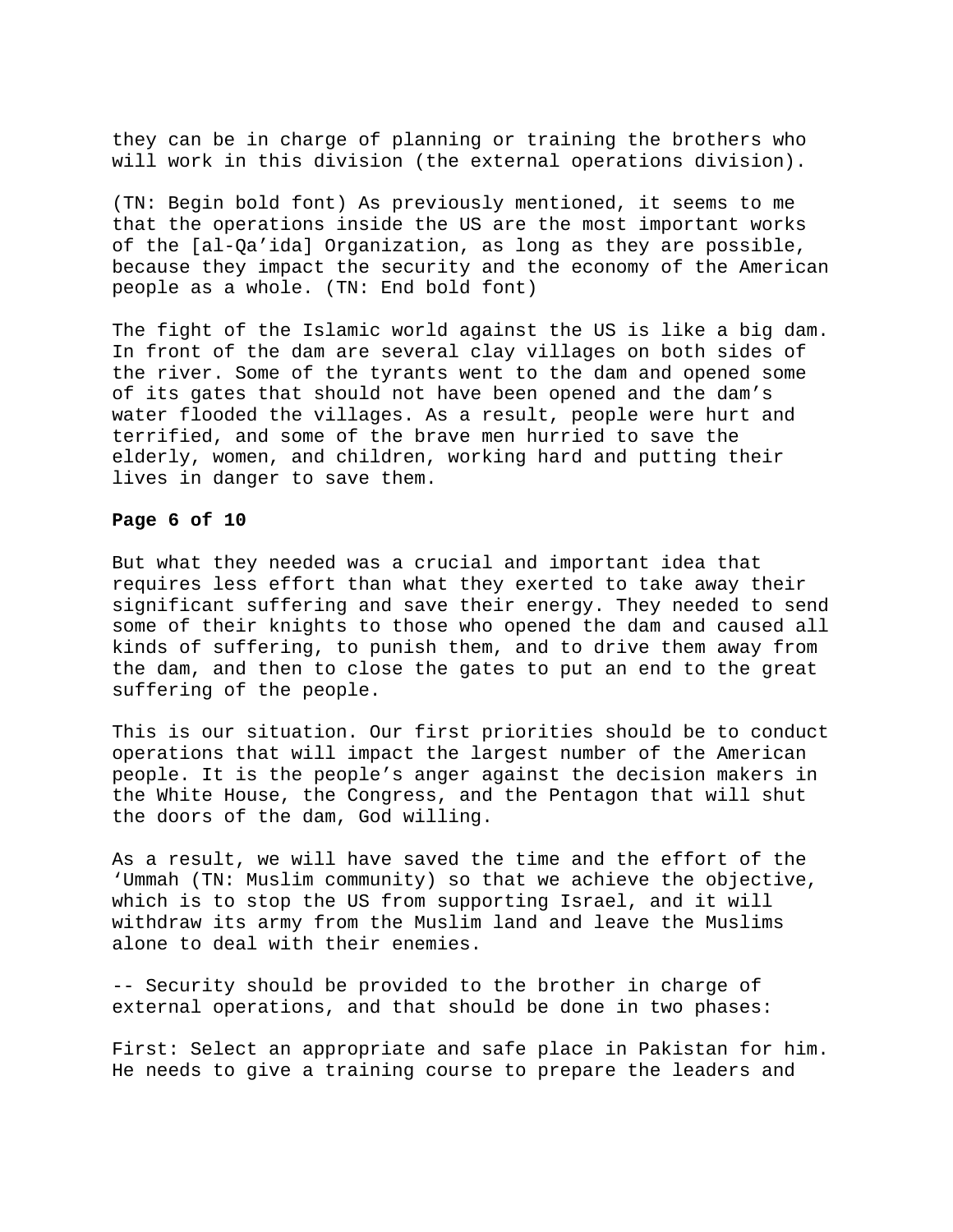the trainers for external operations. I think that the number of the trainees in the first class should not exceed ten brothers.

Second: Carefully select the trainees for this round. They have to be qualified to become leaders in external operations and trainers for the rest of the members. The most important qualifications they should have:

-- A person has to be pious and patient. During training in training camps, any person we notice who displays boredom, does not finish the tasks assigned to him, and gets mad quickly, we have to remove from the external work, which requires precision and patience. In Kenya, the brothers stayed f inside the house or nine months. In such an abnormal environment, arguments between the group of people sent to the land of the enemy to carry out the mission may have detrimental results. One of the brothers may lose his composure and disobey the emir. This is from experience and not just a possibility.

## **Page 7 of 10**

-- They need to apply proficiency at all times, as the Prophet says, "Allah loves when one of you engages in any work, he should carry it out with proficiency." There are many sad events and stories caused mainly by negligence and lack of proficiency.

-- They need to have a strong conviction about the importance of external work, and that it is the main avenue to weaken the US so that it will relinquish Israel and stop its wars against Muslims and leave them alone, God willing.

-- Intelligence, astuteness, acuteness, and possession of knowledge.

-- The capability of taking the training for the length of the period that is agreed upon. The training will be taken in the house that will be arranged for them to stay in, and , for everyone's safety, they will not leave it until they complete the training. To guarantee this, they need to make a pledge before entering the house and registering for the training.

I think Shaykh Mahmud should be with them in this training to enrich the lectures with discussions and educated conversation. After completing the external operations course, Shaykh Mahmud can give the qualified brothers the leadership training. I think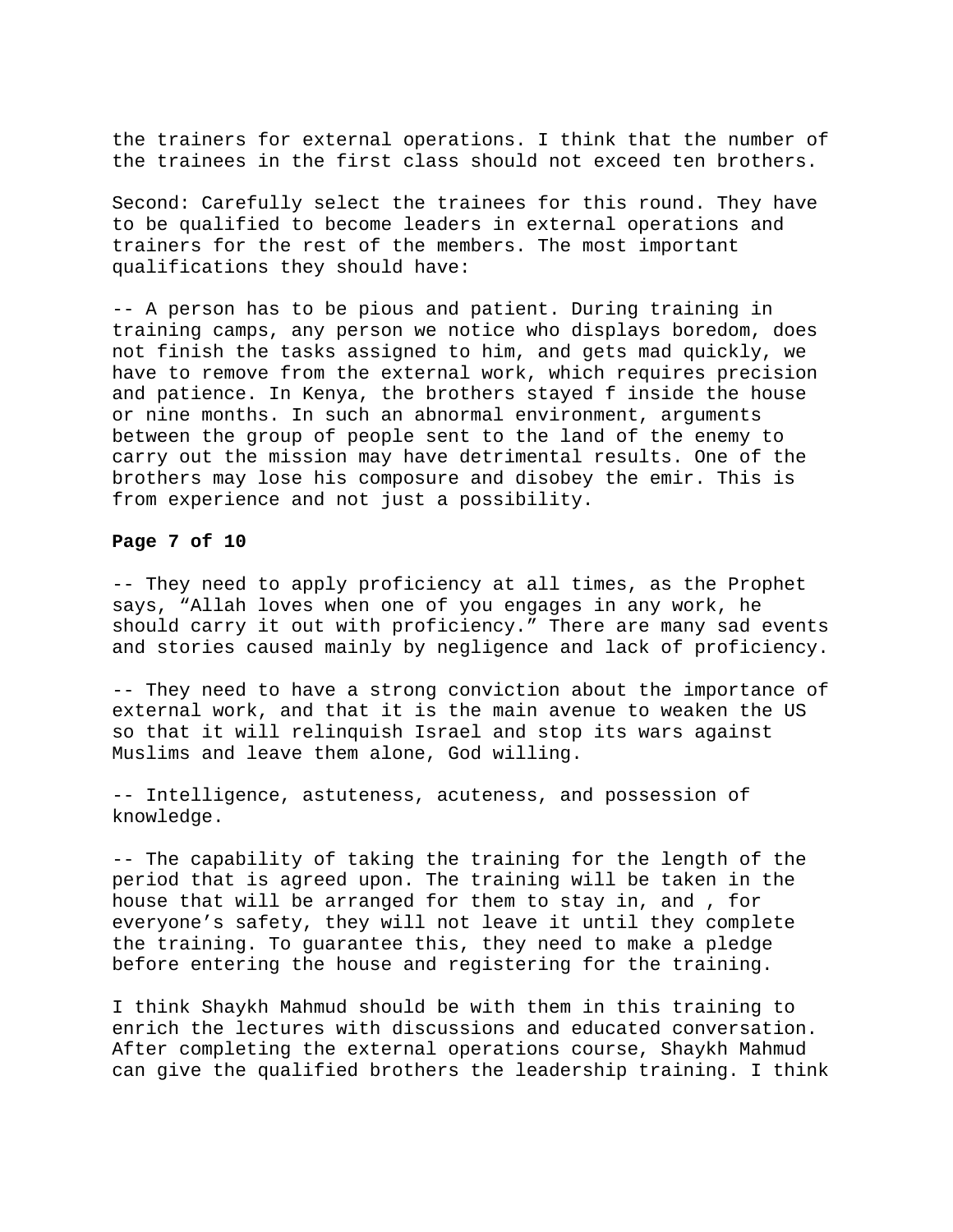of Shaykh Younis (Var.: Yunis) as a very distinguished person who we need to pay attention to and provide him with the opportunity to work with Shaykh Mahmud in the training to prepare leaders.

Suggestions:

After completing the two training sessions, I see Shaykh Younis moving with some brothers out of Afghanistan and Pakistan, and they can start their work from there, on the condition that Shaykh Mahmud is in charge of facilitating the external work before you.

Important remark: You are aware of the importance of secrecy in [our] work. I tried so hard to comply with secrecy to the point that I avoided learning about the plans of the external work. But when the external work was delayed, I found myself forced to contribute to the matter. The secrecy of the [external work] needs to be protected, and only those in the external operations division with the need to know should know about it. Work is directed from me to Shaykh Mahmud to Shaykh Younis, who is charge of the external operations in Africa, except from the Islamic Maghreb from Libya to Mauritania, since it is under the emirate of brother Abu Mus'ab 'Abd-al-Wudud, and the horn of Africa is under the emirate of the al-Shabaab al-Mujahidin Movement.

#### **Page 8 of 10**

-- It is necessary that we have a development and planning department.

This is even if the prevalent idea in our nation is that development happens as life goes on. Mistakes are made and we learn from them and evolve. This often takes long years. However, establishing a development center will save us decades. A person may think at first that he does not have the ability to develop, but work will develop with time in the manner I previously mentioned.

Even though it will be cost us an enormous amount of money to exclusively dedicate ourselves capabilities to think of ways to develop any specific field, God willing, instead of continuing in our traditional ways, it is one of the most important matters as it is the first step in this field. The researchers in the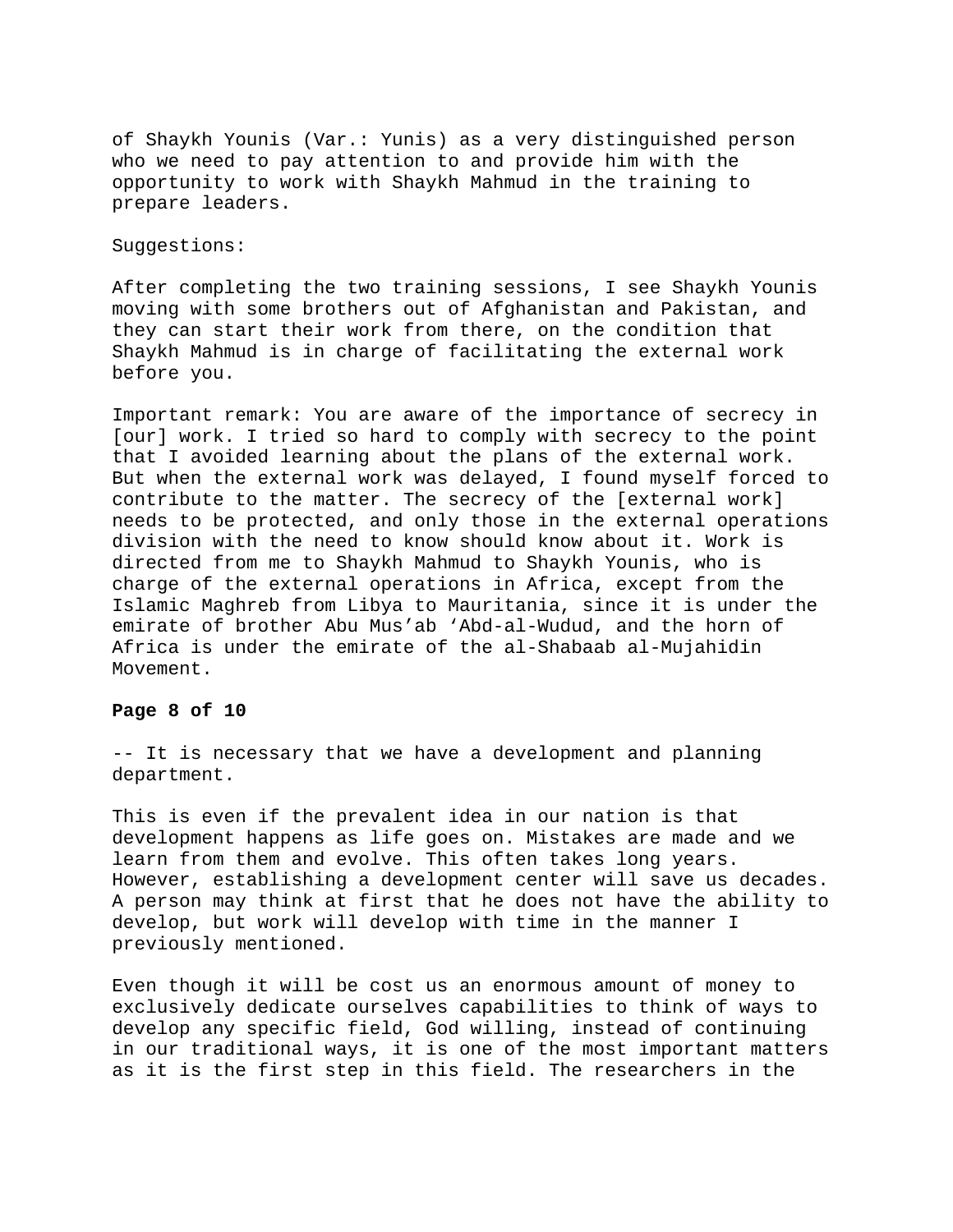development center, God willing, will present us with research and studies that will contain very crucial ideas that will save us lots of effort, time, energy, and money. The development center will have to develop itself using whatever is available, particularly to increase reading and studying in general, and studying the fields we need in particular. I think the person in charge of this [development] center should be one of the brothers who likes this kind of work and has the ability to do it, particularly a passion for reading and deducing the benefits.

Attention needs to be paid to our Western brothers in this [development] center and in the external operation center. Our brother Abu Talha al-Almani (TN: Abu Talha, the German) should be in this [development] center as an instructor and trainer. He will be useful providing you with ideas on working inside the US. We should also take advantage of our brother 'Azzam al-Amriki (TN: 'Azzam, the American) who can look for research on the Internet that was published by Western centers, Americans in particular, and translate what the brothers would find of use in this field. He ('Azzam) can also write his views on working inside the US, and it will be beneficial if he provides a training class to teach English to the members of the center.

The supervisors in the center can refer back to Shaykh Mahmud, with a caveat that all the members of the center have to be in a safe place, away from the battlefield.

-- What will be useful is to determine the specialties that we need, prioritize them, and then assign some young people to exclusively study and become proficient in those sciences and specialties, such as computer engineering and chemistry, of which manufacturing explosives is one topic and which is something we have a dire need for.

## **Page 9 of 10**

We will send some of the brothers who are bright - and it is not known that they have joined the ranks of the mujahidin - to study t universities and task them to take classes in the fields that we need to develop. The situation of the brothers, security-wise, will be comfortable, and they can access any Websites as they wish and buy books and products without raising any questions.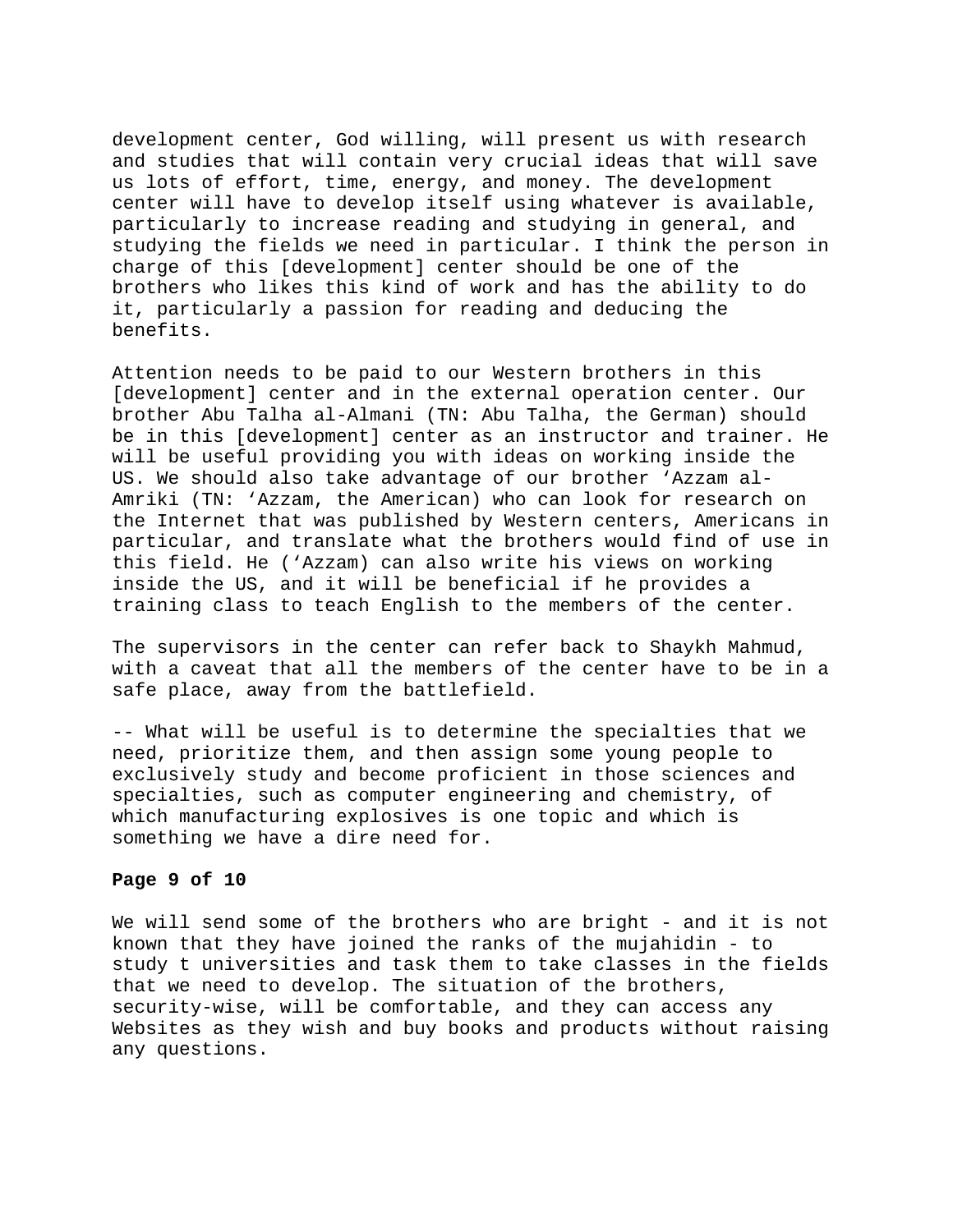One of the specialties we need that we should not overlook is the science of administration. It is an independent science and a very important one where there is an abundance of expertise. Also, we should not overlook strategic politics [TN: political science]. We need a brother or two in these specialties. This is inexpensive and we will benefit greatly from it in many fields, as it will provide us with a sound opinion during the events that our 'Ummah will be going through.

(TN: Begin underline) What you have in your hands is a living experience that bore fruit and which is the realization of the brothers, during the time of Shaykh 'Abdallah 'Azzam, may he rest in peace, that the mujahidin needed to have scholars with them. So we made several attempts to have shaykhs [TN: Islamic scholars] and scholars with us at the fronts so they can educate the youth, but nobody came to stay with us permanently ... sending some young people to study Shari'a and then they return to us. (TN: End underline)

-- We have to prepare ourselves that after sending some of the brothers, we may only get 40 percent back due to factors such as the family burden (TN: starting a family and having children) and the psychological factors that follow.

We should not forget the geographic and time differences. They are two dangerous factors for the individual since we do not see him (TN: the operative) and we are not in contact with him, which may cause him to forget some of the things we agreed upon, start to lose interest, and gradually change the path he is on.

-- Attached are Basir and Abu Hurayra's letters, which I previously requested from you.

-- Attached is a letter to Shaykh Abu Muhammad. Please send it to him when you can. If you haven't already sent him the previous letter, please do not send it and send him this one instead.

#### **Page 10 of 10**

-- Please advise whether my son Khalid's letter to Khamenei was published or not. Also please send me the reactions to the letter if it was published.